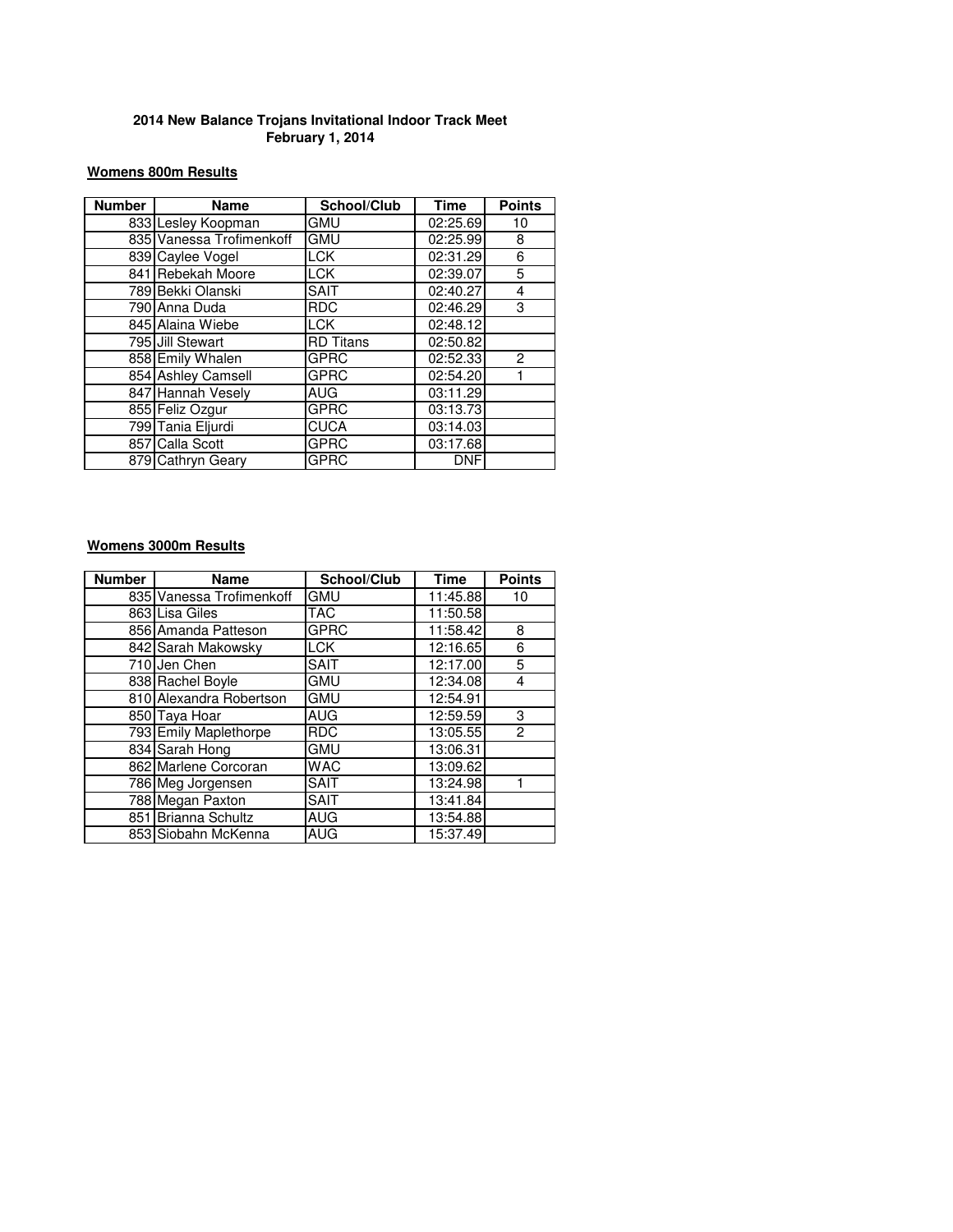## **Womens 1500m Results**

| <b>Number</b> | <b>Name</b>              | School/Club      | <b>Time</b>            | <b>Points</b>  |
|---------------|--------------------------|------------------|------------------------|----------------|
|               | 859 Jamie Wigmore        | GPRC             | 04:53.96               | 10             |
|               | 796 Marriya Jenkins      | <b>CUCA</b>      | 05:00.62               | 8              |
|               | 835 Vanessa Trofimenkoff | GMU              | 05:04.54               | 6              |
|               | 690 Rebecca Gould        | <b>SAIT</b>      | 05:07.23               | 5              |
|               | 787 Sara Hewitt          | SAIT             | 05:09.33               | 4              |
|               | 791 Jordanna Cota        | <b>RDC</b>       | 05:16.71               | 3              |
|               | 846 Rachel McKenzie      | <b>LCK</b>       | 05:24.79               | $\overline{2}$ |
|               | 794 Dina latrou          | <b>HHHS</b>      | 05:29.11               |                |
|               | 843 Mikaela York         | LCK              | 05:31.93               | 1              |
|               | 800 Shelby Edgar         | <b>CUCA</b>      | 05:36.58               |                |
|               | 864 Donna Dixon          | Calgary Phoenix  | 05:41.20               |                |
|               | 708 Alison McPherson     | SAIT             | 05:41.91               |                |
|               | 861 Kailey Bratland      | <b>WAC</b>       | 05:43.85               |                |
|               | 844 Sefrah Daviduck      | <b>LCK</b>       | 05:46.47               |                |
|               | 840 Mackenzie Koopmans   | <b>LCK</b>       | $\overline{05}$ :49.21 |                |
|               | 795 Jill Stewart         | <b>RD</b> Titans | 06:00.27               |                |
|               | 792 Samantha Debree      | <b>RDC</b>       | 06:08.34               |                |
|               | 865 Anna Pietrangelo     | Calgary Phoenix  | 06:14.02               |                |
|               | 852 Jennifer Dillon      | AUG              | 06:33.98               |                |
|               | 848 Ciara Bailey         | <b>AUG</b>       | 07:02.28               |                |
|               | 849 Emma Dyer            | AUG              | 07:18.98               |                |

## **Womens 4 x 400m Relay Results**

| <b>Name</b>                  | School/Club      | <b>Time</b>           | <b>Points</b> |
|------------------------------|------------------|-----------------------|---------------|
| <b>MacEwan University</b>    | <b>GMU</b>       | 04:27.44              | 10            |
| Lethbridge                   | <b>LCK</b>       | 04:31.37              | 8             |
| <b>SAIT</b>                  | <b>SAIT</b>      | $\overline{04:}44.17$ | 6             |
| Grande Prairie RC            | <b>GPRC</b>      | 04:47.58              | 5             |
| Lethbridge                   | LCK <sub>B</sub> | 04:50.82              |               |
| Concordia                    | <b>CUCA/GMU</b>  | 04:52.16              |               |
| Red Deer College             | <b>RDC</b>       | 04:55.20              | 4             |
| Trojan AC                    | <b>TAC</b>       | 05:09.83              |               |
| Augustana/HHHS               | <b>AUG/HHHS</b>  | 05:30.82              |               |
| <b>Wolves Athletics Club</b> | <b>WAC</b>       | 05:31.02              |               |
| Augustana                    | <b>AUG</b>       | 05:33.02              | 3             |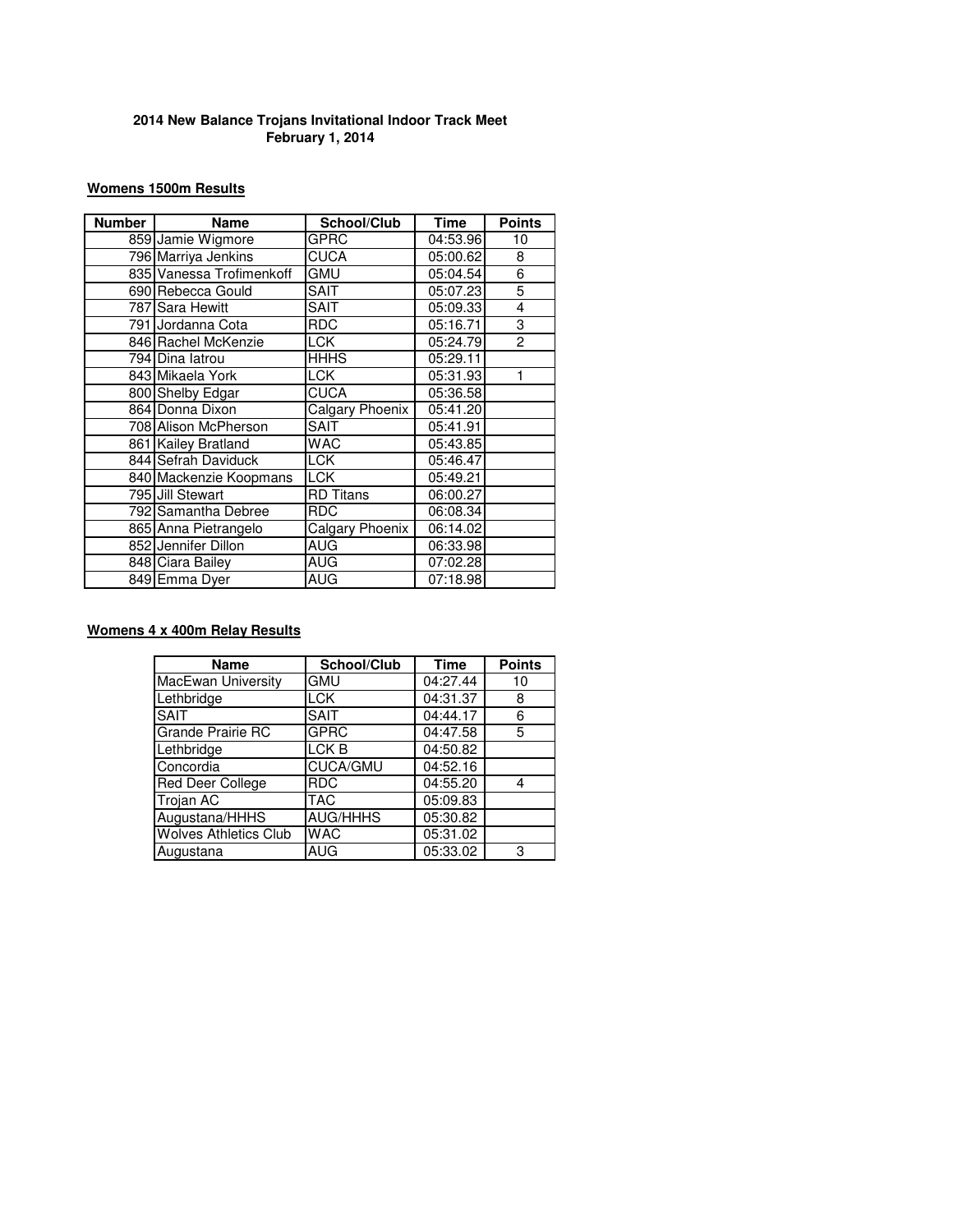## **Mens 800m Results**

| <b>Number</b> | <b>Name</b>           | School/Club | <b>Time</b>           | <b>Points</b>  |
|---------------|-----------------------|-------------|-----------------------|----------------|
|               | 866 Kenton Sportak    | <b>SAIT</b> | 01:58.72              | 10             |
|               | 885 Alex Andres       | <b>LCK</b>  | 02:01.06              | 8              |
|               | 884 Solomon Ngetich   | <b>LCK</b>  | $\overline{02:}05.52$ | 6              |
|               | 879 Eric Wiebe        | <b>RRAC</b> | 02:07.08              |                |
|               | 867 Dmitry Kuleshov   | <b>SAIT</b> | 02:09.67              | 5              |
|               | 891 Adam McKenzie     | <b>AUG</b>  | 02:10.80              | 4              |
|               | 899 Dyalan Zmabonelli | <b>GPRC</b> | 02:12.27              | 3              |
|               | 881 Kyle Dong         | <b>GMU</b>  | 02:19.37              | $\overline{c}$ |
|               | 875 Ben Thomas        | <b>CUCA</b> | 02:19.54              |                |
|               | 888 Matt Horgus       | <b>LCK</b>  | 02:21.32              |                |
|               | 886 Andrew Kimosop    | <b>LCK</b>  | 02:22.28              |                |
|               | 876 Chris Gaertner    | <b>CUCA</b> | 02:22.64              |                |
|               | 878 Cody Krantz       | <b>CUCA</b> | 02:31.76              |                |
|               | 873 Kevin Buckel      | <b>RDC</b>  | 02:39.61              |                |
|               | 883 Tyler Duce        | <b>GMU</b>  | <b>DNF</b>            |                |
|               | 898 Rawat Gaurav      | <b>GPRC</b> | <b>DNF</b>            |                |

## **Mens 3000m Results**

| <b>Number</b> | <b>Name</b>         | School/Club | <b>Time</b> | <b>Points</b> |
|---------------|---------------------|-------------|-------------|---------------|
|               | 884 Solomon Ngetich | <b>LCK</b>  | 09:45.45    | 10            |
|               | 893 Hans Asfeldt    | <b>AUG</b>  | 10:04.50    | 8             |
|               | 900 Jason Slobodian | <b>TAC</b>  | 10:43.19    |               |
|               | 880 Brady McDonald  | <b>GMU</b>  | 10:47.63    | 6             |
|               | 892 Warner Brown    | <b>AUG</b>  | 11:11.83    | 5             |
|               | 895 Michael Cole    | <b>AUG</b>  | 11:21.08    |               |
|               |                     |             |             |               |
|               |                     |             |             |               |
|               |                     |             |             |               |
|               |                     |             |             |               |
|               |                     |             |             |               |
|               |                     |             |             |               |
|               |                     |             |             |               |
|               |                     |             |             |               |
|               |                     |             |             |               |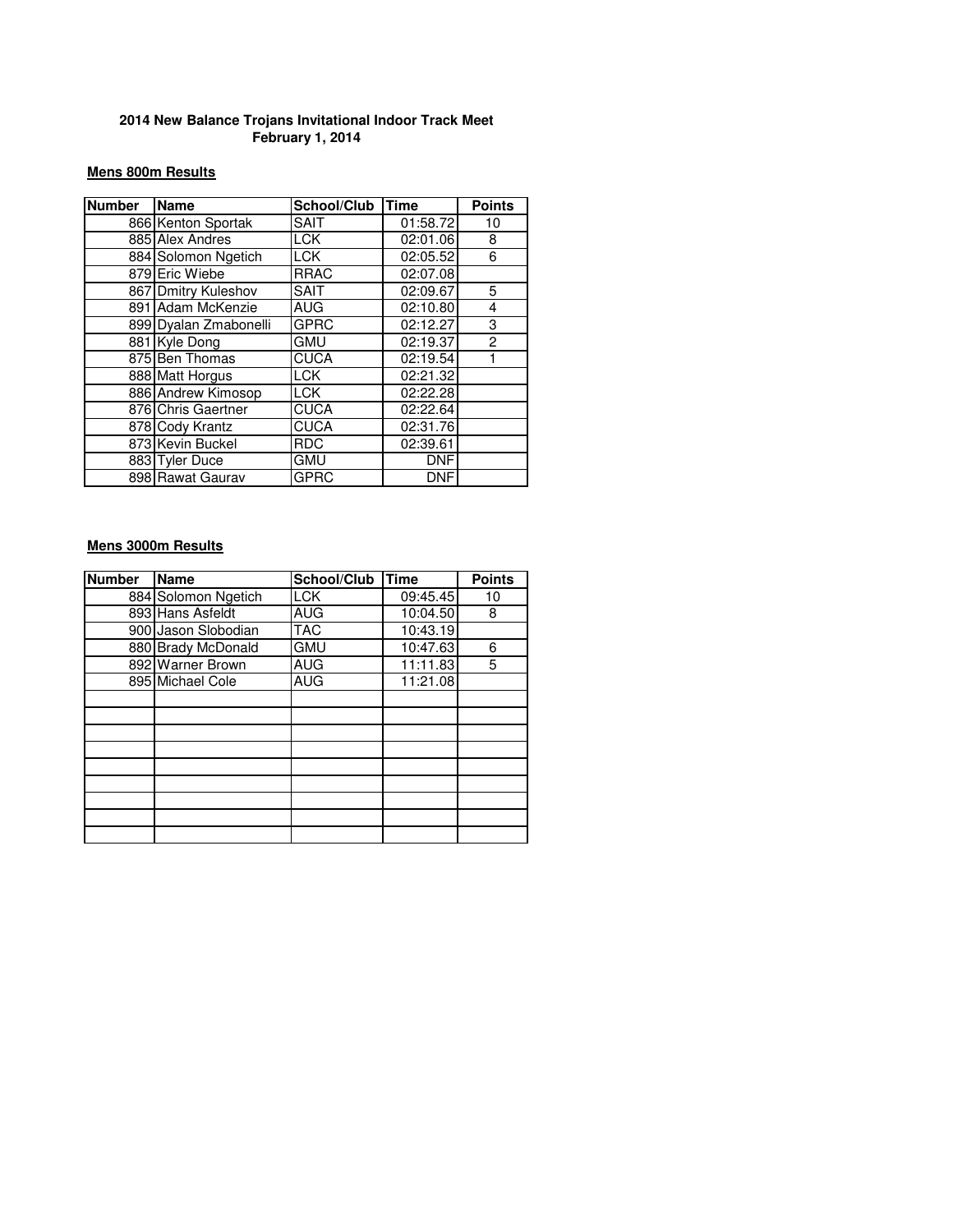## **Mens 1500m Results**

| <b>Number</b> | <b>Name</b>          | School/Club | <b>Time</b> | <b>Points</b>  |  |
|---------------|----------------------|-------------|-------------|----------------|--|
|               | 897 Hayden Hollowell | <b>GPRC</b> | 04:18.16    | 10             |  |
|               | 874 Kevin Chambers   | <b>CUCA</b> | 04:27.72    | 8              |  |
|               | 879 Eric Wiebe       | <b>RRAC</b> | 04:33.86    |                |  |
|               | 882 Adam Epp         | <b>GMU</b>  | 04:35.93    | 6              |  |
|               | 871 Matt Vrielink    | <b>SAIT</b> | 04:41.88    | 5              |  |
|               | 872 Andrew Jacobs    | <b>RDC</b>  | 04:44.63    | 4              |  |
|               | 869 Jordan Fish      | <b>SAIT</b> | 04:46.84    | 3              |  |
|               | 877 Joel Perren      | <b>CUCA</b> | 04:51.21    | $\overline{c}$ |  |
|               | 890 Joedy Dalke      | <b>AUG</b>  | 04:52.56    |                |  |
|               | 887 Rodgers Komen    | <b>LCK</b>  | 04:53.03    |                |  |
|               | 889 Jordan Poytress  | <b>LCK</b>  | 04:53.40    |                |  |
|               | 868 Sean Hickey      | <b>SAIT</b> | 04:53.61    |                |  |
|               | 894 Jared Billey     | <b>AUG</b>  | 05:17.84    |                |  |
|               |                      |             |             |                |  |
|               |                      |             |             |                |  |
|               |                      |             |             |                |  |
|               |                      |             |             |                |  |
|               |                      |             |             |                |  |
|               |                      |             |             |                |  |
|               |                      |             |             |                |  |
|               |                      |             |             |                |  |

## **Mens 4 x 400m Relay Results**

| <b>Name</b>               | School/Club | <b>Time</b> | <b>Points</b> |
|---------------------------|-------------|-------------|---------------|
| Lethbridge                | LCK         | 03:42.60    | 10            |
| Concordia                 | <b>CUCA</b> | 03:45.54    | 8             |
| <b>SAIT</b>               | <b>SAIT</b> | 03:47.63    | 6             |
| <b>MacEwan University</b> | <b>GMU</b>  | 03:59.23    | 5             |
| Running Room AC           | <b>RRAC</b> | 03:59.77    |               |
| <b>Trojans AC</b>         | <b>TAC</b>  | 04:04.11    |               |
| Augustana                 | <b>AUG</b>  | 04:04.99    |               |
| <b>Grande Praire</b>      | <b>GPRC</b> | 04:10.28    | 3             |
| AUG/RDC                   | AUG/RDC     | 04:27.97    |               |